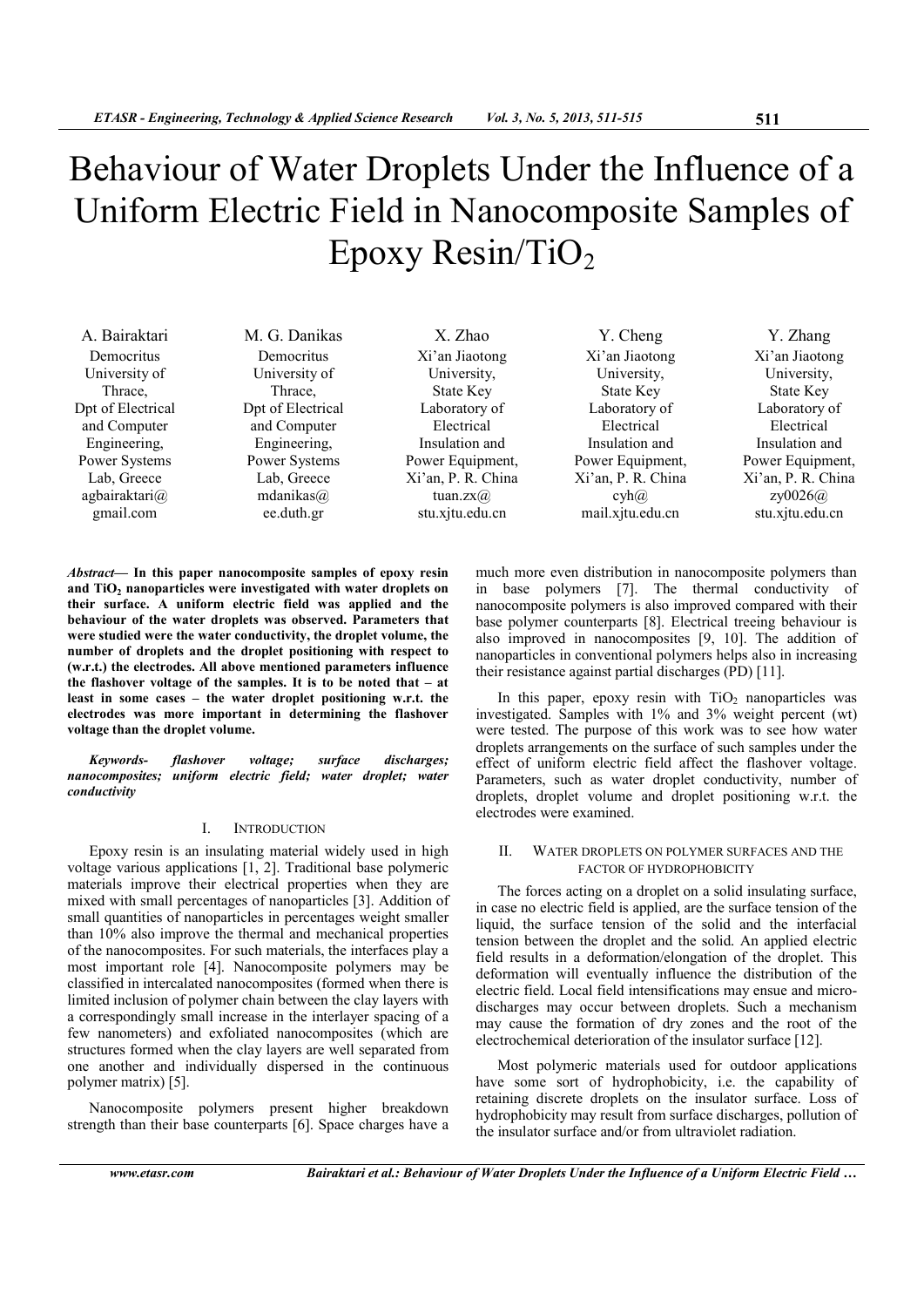The contact angle is given as

$$
\theta = 90 - \tan^{-1} \left[ \frac{r - b}{\sqrt{2rb - b^2}} \right]
$$

where  $b$ ,  $\theta$  and  $r$  as in Figure 1.



Fig. 1. Model for the calculation of contact angle

Generally speaking, when a water droplet is positioned on a nanocomposite surface under a high electric field parallel to the surface, discharges may appear and surface tension may be reduced with the increase of temperature at the edge of the droplet. In this way, the droplet starts deforming and continuous discharges may ensue between the edges of the droplet and the electrodes [14].

#### III. EXPERIMENTAL ARRANGEMENT

The voltage was supplied from a 20 kV transformer. The dimensions of the electrodes are shown in Figure 2. The electrodes were made of copper and they are half cylindrical with rounded edges. No asperities were allowed on the electrode surfaces. They were positioned on the epoxy resin sample at a distance of 2.5 cm from each other. The aim of the experiments was to measure the flashover voltage with different droplet arrangements at different conductivities.



Fig. 2. Top view of one of the electrodes and cross section

The water droplets were positioned on the sample surface with the aid of a special arrangement consisting of a metallic frame and three rules, one of which had two laser indicators. The water droplets were poured into the sample surface with the aid of a syringe. The droplet arrangements are shown in Figure 3, with all dimensions given in cm.



Fig. 3. Droplet arrangements for the experiments (all dimensions in cm)

*www.etasr.com Bairaktari et al.: Behaviour of Water Droplets Under the Influence of a Uniform Electric Field …*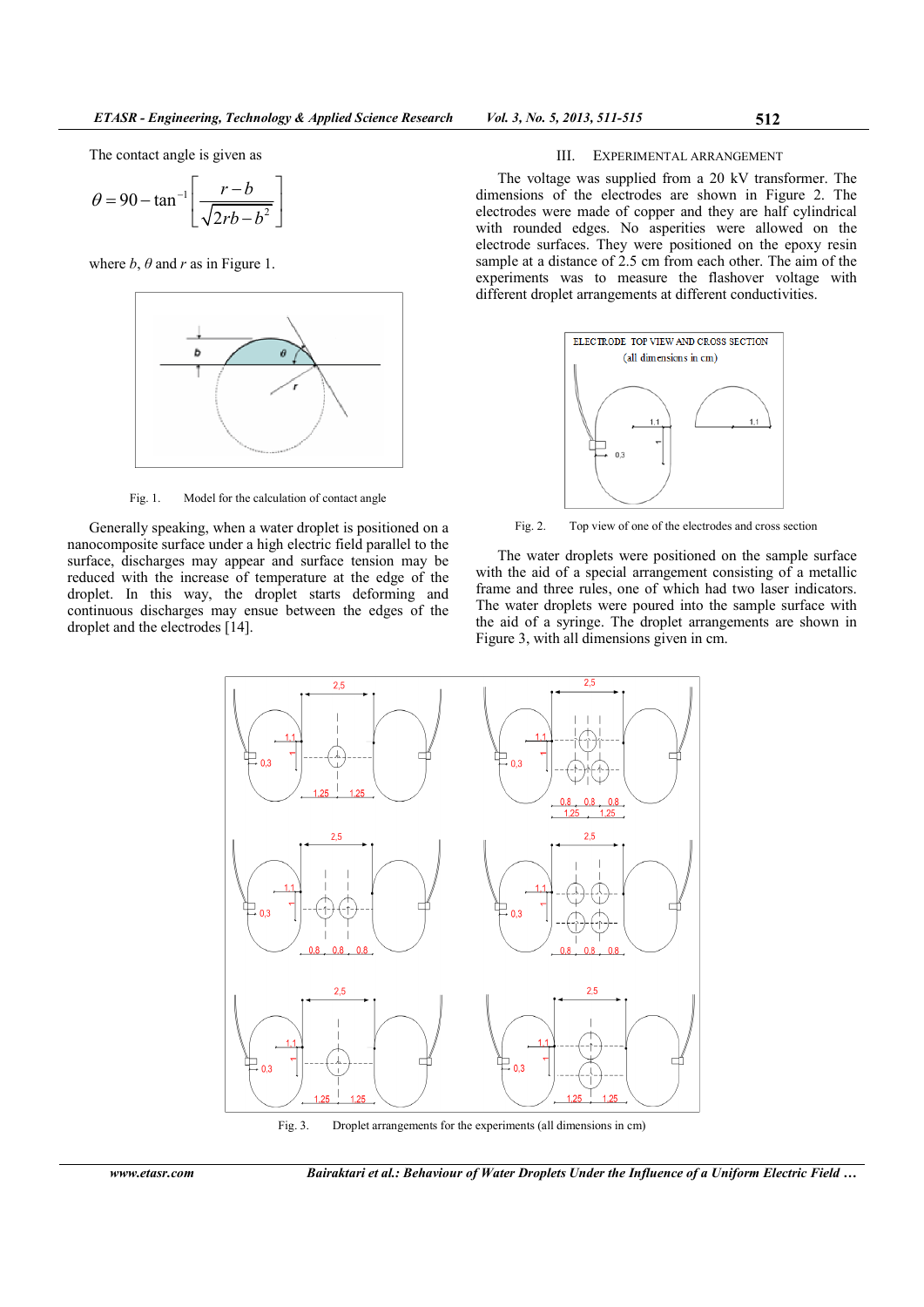The conductivities investigated were  $1.4 \mu S/cm$ ,  $100$ µS/cm, 200 µS/cm, 500 µS/cm, 1000 µS/cm, 2000 µS/cm, 5000 µS/cm and 10000 µS/cm. The conductivity measurements were performed with the aid of an electronic measuring device of conductivity of Type WTW inoLab cond Level 1 with a probe WTW Tetracon 325 (Figure 4).

The following droplet arrangements were used: 1) one droplet of 0.05 ml volume each, 2) two droplets of 0.05 ml volume with a distance of 0.8 cm between their centres, 3) three droplets of 0.05 ml volume each, forming a triangle, 4) four droplets of 0.05 ml each, 5) one droplet of 0.1 ml volume at a distance of 1.25 cm from the electrodes and 6) two droplets of 0.1 ml each at a distance of 1 cm from each other and 1.25 cm from the electrodes. In Figure 5, various droplet arrangements on the nanocomposite samples are shown

The surface roughness of the samples was measured with the aid of a Perthen Type Perthometer M4P device. Surface roughness for the epoxy nanocomposite samples of 1% wt was 0.19 and 0.20  $\mu$ m and for the  $3\%$  wt nanocomposite samples was 0.15 µm and 0.20 µm.

After positioning the droplets on the epoxy resin surface, the voltage was slowly raised until flashover occurred. After that and after cleaning the surface and positioning new droplets on it, the voltage was raised up to the previous flashover value minus 1.2 kV, so that no new flashover would occur. At this voltage value, the arrangements would stay for 5 min. If no flashover occurred, the voltage was raised by 0.4 kV and the procedure was repeated until flashover occurred. The new flashover value was recorded. The reason for allowing the voltage for 5 min at each voltage level was because a certain time was required for the droplets to deform and for the PD to start.

from the respective electrodes. If we compare, for example, the results between the droplet of 0.1 ml and that of 0.05 ml, we see that the latter gives higher flashover voltage for both investigated nanocomposites. The number of droplets is also a factor not to be neglected. Increasing water conductivity implies a reduced flashover voltage for both nanocomposites, irrspective of their content in  $\overline{TiO}_2$  nanoparticles. Another significant parameter affecting the flashover voltage of the nanocomposite is the positioning of the droplets w.r.t. the electrodes. Having in mind the water droplet arrangements used, if we compare, for example, the results between the arrangement with two droplets of 0.05 ml each and the arrangement of two droplets of 0.1 ml each, we realize that the latter offers a higher flashover voltage than the former. This is valid for both nanoparticle contents. It is indicated from the above figures that the distance of the droplets from the electrodes plays an important role and – sometimes – a more critical than the droplet volume. If the results of Figure 6 and Figure 7 are compared with those of pure epoxy resin (i.e. without any nanoparticles, Figure 8 [15]), it is evident that the addition of nanoparticles improves the flashover voltage of epoxy resin.

The nanocomposite epoxy resin is proven to give higher flashover voltages than the epoxy resin without nanoparticles. Of the two nanocomposite polymers investigated here, the one with 1 %wt has the superior flashover voltage for most droplet arrangements. Evidently, the optimum percentage of nanoparticles depends on the base material as well as on the nature of the nanoparticles. The addition of nanoparticles can improve the flashover voltage of a polymeric material up to a certain point. If a larger percentage of nanoparticles is added, the electrical properties of the nanomaterial may deteriorate.



Fig. 4. Device for conductivity measurements

### IV. EXPERIMENTAL RESULTS AND DISCUSSION

In Figures 6 and 7 the experimental results with the various droplet arrangements, the different water conductivities and droplet volumes are given.

It is evident that water conductivity and droplet volume have an inportant effect on flashover voltage, i.e. a larger droplet volume may imply a shorter distance of the droplets



Fig. 5. Various droplet arrangements

It was proposed that in the event of a surface flashover in nanocomposite polymers, the regions that are destroyed are those of epoxy resin, with the consequence of the nanoparticles coming to the surface and forming agglomerations. Such nanoparticle agglomerations contribute to reducing the degradation of the surface [16]. Moreover, SEM photographs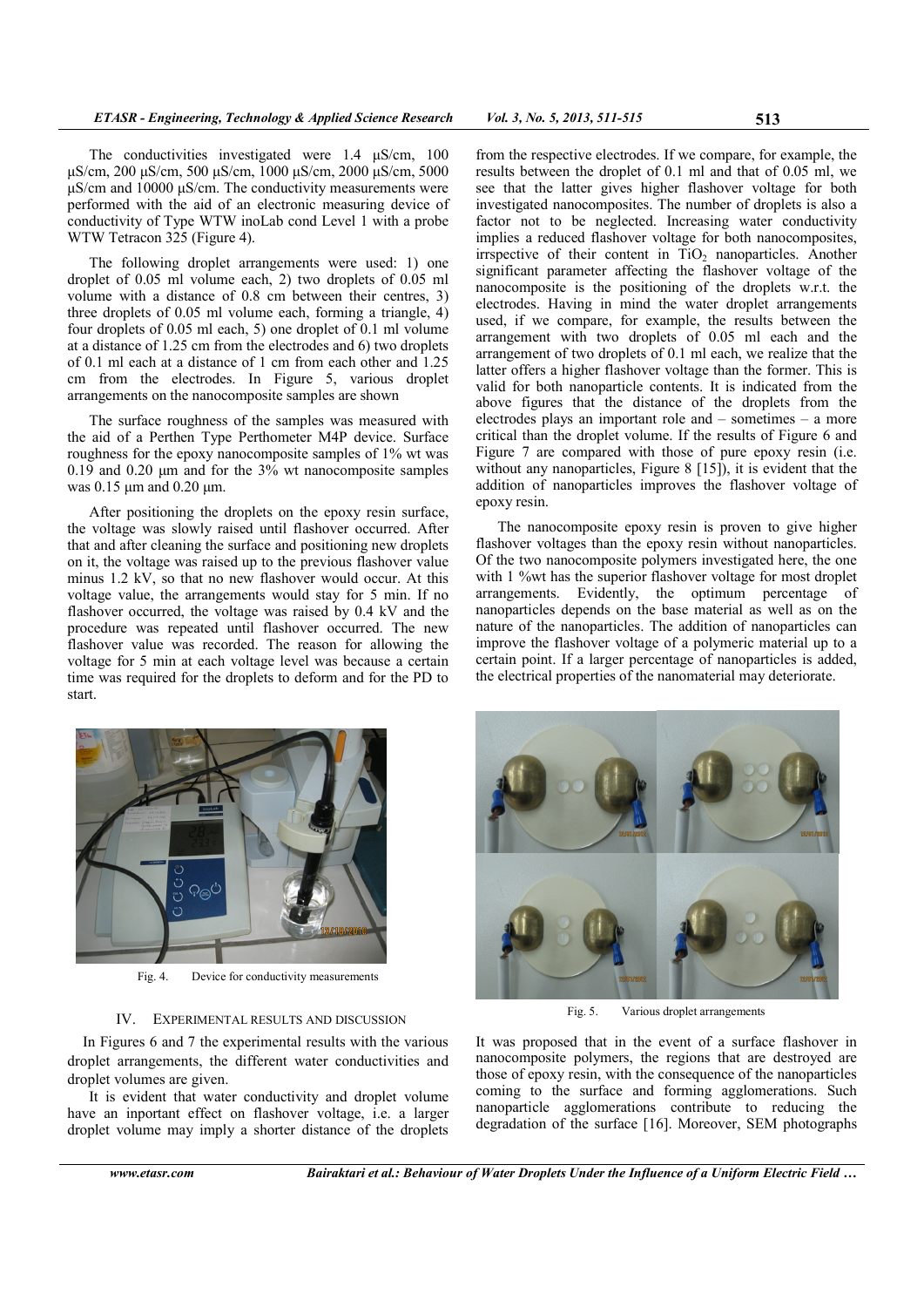of degraded polymer surfaces showed that the channels caused by surface degradation are much deeper and wider in the case of the base polymers than in the case of nanocomposites [17]. This may be due to the beneficial effect of the nanoparticles coming up to the surface and thus hindering discharge channels to be created  $[17, 18]$ .

Regarding the flashover event in nanocomposite epoxy as well as in simple epoxy resin, one may say that under a.c. voltages more carbonization of the material was observed when simple epoxy resin was tested than when nanocomposite epoxy was tested. This is in agreement with previous research [17, 18].

Under ac voltages, the water droplet was first oscillating and then approaching one of the electrodes. The flashover voltage was recorded either as a flashover through the air or through the water droplets. In most experiments the water droplet(s) started oscillating at the voltage at which flashover was observed. In other experiments there was a deviation of 0.6 kV on average.



nanoparticles







Fig. 8. Results with epoxy resin (without nanoparticles)

A criticism that may be leveled at this work is whether, given the small size of the electrodes, the applied electric field was uniform. Having in mind the small volumes of the droplets used, we consider – with the size of the electrodes employed in this work – the electric field was uniform. We plan, however, in the future more research with the same droplet volumes but with bigger electrodes.



Fig. 9. Droplet deformation under the influence of electric field

## V. CONCLUSIONS

In this paper, several factors affecting the flashover voltage on nanocomposite polymeric surfaces were investigated, such as water droplet volume, droplet number, water conductivity and positioning of droplets w.r.t. the electrodes. The flashover voltage is influenced by all these parameters. It is to be noted that in some cases, the positioning of water droplets w.r.t. the electrodes is more important than the droplet volume.

#### **REFERENCES**

- [1] D. Kind, H. Kaerner, "High-voltage insulation technology", Eds. Vieweg & Sohn, Braunschweig, Germany, 1985
- [2] M. G. Danikas, A. D. Karlis, "Some observations on the dielectric breakdown and the importance of cavities in insulating materials used